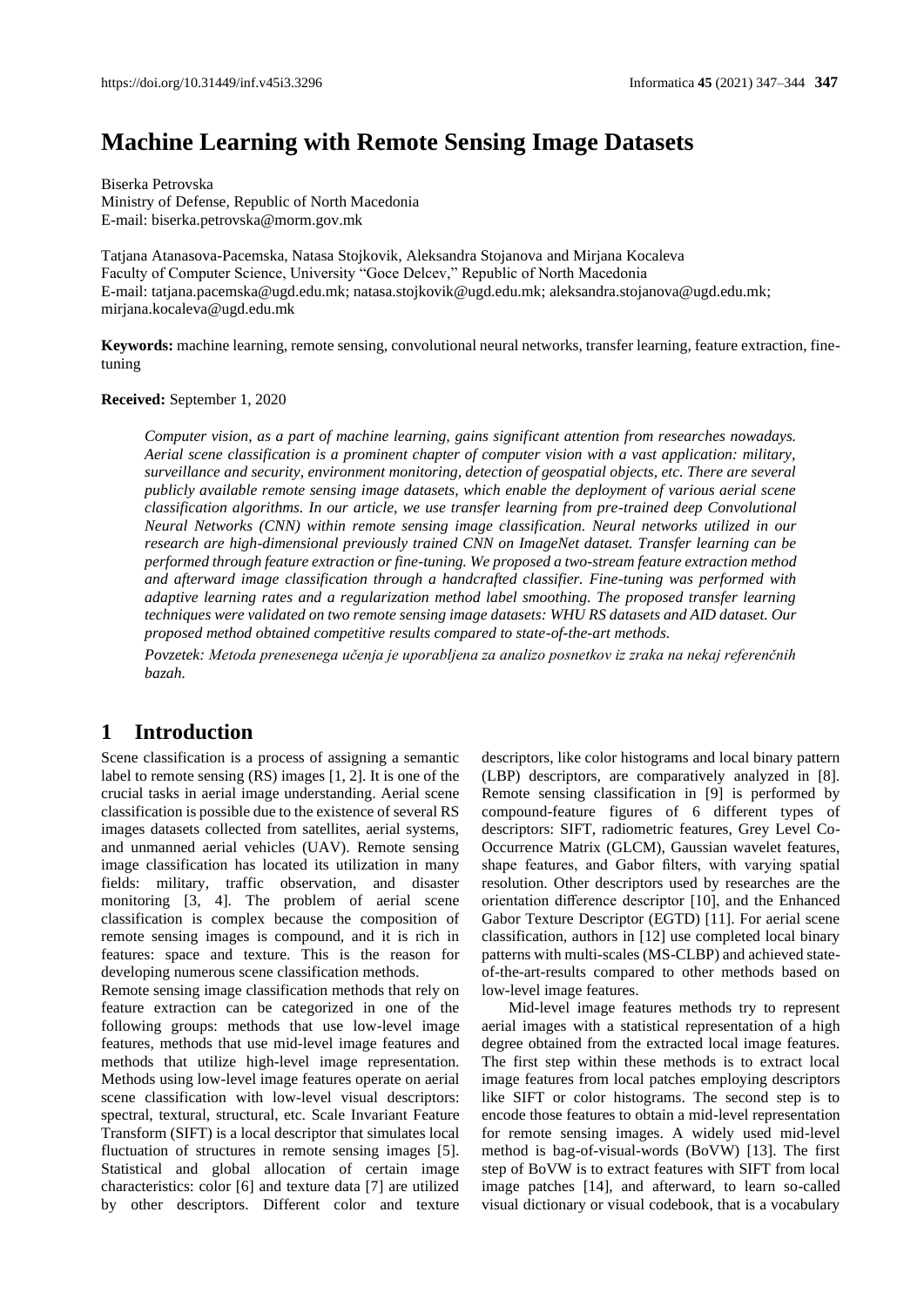of visual words. In aerial scene classification tasks, the basic BoVW technique can be combined with various local descriptors [14]: GIST, SIFT, color histogram, LBP. Another mid-level method relies on a sparse coding method [15] where low level extracted features such as structural, spectral, and textural are encoded. Improvement of the classification accuracy can be obtained with Principal Component Analysis (PCA) which enables dimensionality reduction of extracted features before fusing them in compound-representatives, or with methods such as the Improved Fisher Vector (IFK) [16] and Vectors of Locally Aggregated Tensors (VLAT) [17]. In the literature can be found improved models of BoVW like spatial pyramid co-occurrence kernel (SPCK) [18], which integrates the absolute and relative spatial data. This method combines concepts of spatial pyramid match kernel (SPM) [19] and spatial co-occurrence kernel (SCK) [13]. In [20] pyramid-of-spatial-relations (PSR) model is presented, which includes absolute and relative spatial connections of local low-level features.

The third group of feature extraction methods for image classification relies on high-level vision information. The latest techniques that include high-level features based on CNN learning have shown significant improvement of classification accuracies compared to older low-level and mid-level image features methods. High-level methods can acquire more abstract and discriminative semantic representations, which guides in improved classification performance. Feature extraction with deep neural networks, previously trained on ImageNet data set [21], results in significant performance for aerial scene classification [22]. Remote sensing image classification accuracy achieved with GoogleNet [23] can be improved with an input strategy of multi-ratio for multi-view CNN learning. Multi-scale image features are extracted from the last convolutional layer of CNN [24] and then encoded with BoVW [25], Vector of Locally Aggregated Descriptors (VLAD) [26] and Improved Fisher Kernel (IFK) [16] to compose the final image representation. Nogueira et al. [27] extracted global features from CNN architectures and guided them to a classifier. In all of the examples mentioned above, the global or local extracted features were obtained from CNNs previously trained on massive data sets like ImageNet, formed of natural images. Extracted features were utilized for remote sensing image classification.

Another method of transfer learning is the fine-tuning of CNN weights. It is a technique where the original classification layer of the pre-trained CNN (usually softmax layer) is replaced with a new one, which contains a number of nodes equal to a number of classes of the target dataset. Altered CNN is trained with a random initialization of new layers, but the remaining layers begin with the pre-trained weights. Compared to a neural network training with random weight initialization, finetuning achieves a better minimum of the lost function. Authors in [28] achieved significant performance improvement by fine-tuning a pre-trained CNN. They experimented with AlexNet [29] and obtained a better outcome for semantic segmentation. Also, there are several papers in the remote sensing community [30],

[31], that surveyed the benefits of fine-tuning CNNs. A comparison between CNN trained from scratch, and finetuned one showed the advantages of using aerial scene data [31]. The fine-tuning method could be useful for the classification of hyperspectral images [30]. Fine-tuning weights of pre-trained CNNs results in the extraction of better scene features [32]. This transfer learning technique, performed on neural networks previously trained on the ImageNet dataset, results in good classification accuracy on remote sensing image data sets [24], [27]. Our previous work, [53], [54], showed that transfer learning techniques, feature extraction as well as fine-tuning, are superb methods for aerial scene classification.

Despite the two transfer learning methods described above, the other alternative is to train CNN from scratch, i.e., with random initialization of network weights. This solution shows low classification accuracy for small-scale aerial scene datasets [27]. Full network training of CaffeNet and GoogLeNet resulted in poor classification results for the UC-Merced dataset [13] and the WHU-RS19 dataset [33]. But, full CNN training using largescale datasets like AID [34] and NWPU-RESISC45 [35] has obtained good results.

In this paper, we evaluate miscellaneous CNN models on resolving the task of high-resolution aerial scene classification. We utilize convolutional neural networks pre-trained on ImageNet data set with a twofold purpose: like feature extractors and for fine-tuning on particular remote sensing datasets. When we use pre-trained CNN as feature extractors, we try to form better features for aerial imagery. Thus, we acquire activations from different CNN layers: the average pooling layer, the last, and one of the intermediate convolutional layers. In order to enable the fusion of features from convolutional layers with ones from average pooling layers, the feature dimensionality reduction method is utilized on those from convolutional layers. Compound features of the image scenes are processed by a linear classifier to determine image classes.

In the second experimental setup, we explore the finetuning of network weights on the remote sensing imagery. We trained CNNs with adaptive learning rates: linear decay schedule and cyclical learning rates and assessed if they are appropriate for fine-tuning of pre-trained CNN on aerial scene imagery. In order to achieve classification accuracy comparable to state-of-the-art methods, we included label smoothing as a regularization technique and assessed its impact on the experimental results.

The main contributions of this paper are (1) evaluation of transfer learning techniques with various CNN models on two remote sensing image datasets, (2) analysis of the impact of fused features obtained by concatenation of activations from different pre-trained CNN layers on classification accuracy, (3) assessment of the influence of adaptive learning rates at the fine-tuning method from the aspect of classification accuracy, and (4) the proposed transfer learning techniques are compared to state-of-the-art methods and provide a baseline for aerial imagery classification.

The remainder of this article is organized as follows. In Section 2, the methodologies used for transfer learning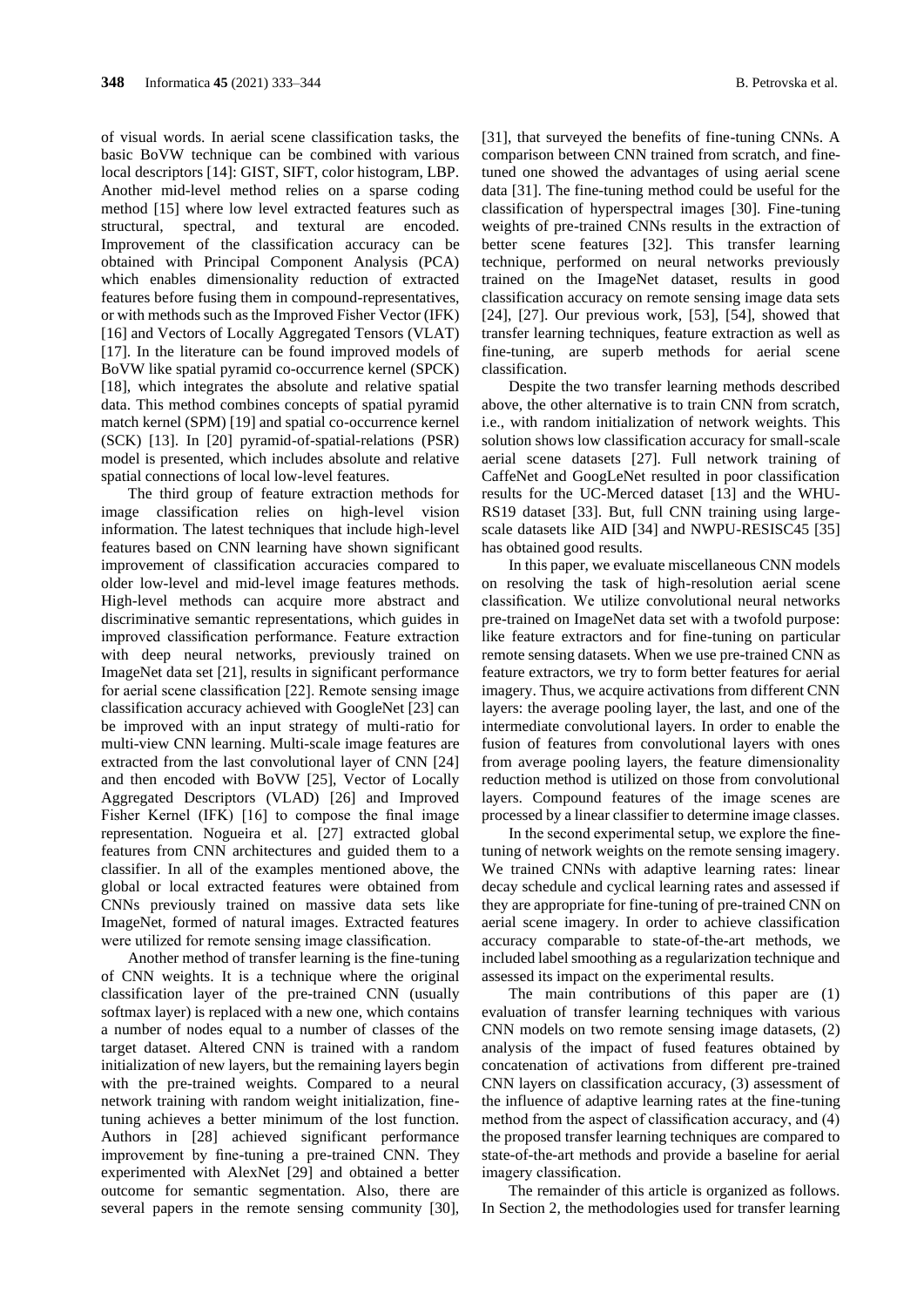from CNN are presented. Experimental results obtained from the examined remote sensing images classification methods are presented in Section 3. Discussion of impact factors on our method's results, as well as summarization and conclusion of the paper, is given in Section 4.

# **2 Materials and methods**

This section of the article gives a short description of the pre-trained CNNs used for transfer learning: InceptionV3, ResNet50, Xception, and DenseNet121. Following that, we introduce the PCA for dimensionality reduction, linear decay scheduler, and cyclical learning rates as methods for transfer learning. Next, we present the two publicly available data sets: WHU-RS19 and AID included in our experiments. Finally, the utilized experimental setup and the evaluation metrics are given.

#### **2.1 Convolutional neural networks**

ResNet won the classification task part of ILSVRC-2015. ResNet is a deep CNN that can have up to 152 layers [49]. It is similar to the VGG model because it contains mostly 3x3 filters, but the number of filters is smaller, and CNN is simpler [49]. Deep learning architectures can have high training error and vanishing gradient problem. The solution to the vanishing gradient problem is including a residual module in the neural network. The deep learning residual module, as shown in Figure.1, has a short connection between the input and the output.

The first inception based network was named Inception-v1 or GoogleNet [50].

In GoogleNet architecture, inception modules are included, and thus the number of learning parameters is decreased. The original inception module, Figure.2, has a pooling layer and convolutional layers with dimensions 1x1, 3x3, and 5x5. Module output is got by concatenating the outputs of these layers. Inception based networks relay on the detail that the correlation within the image pixels is local. The number of learning parameters is reduced based on the local correlations. Inception-v3 [37] is the third iteration of inception based networks. It contains three different types of inception modules: type 1, got by dividing into smaller convolutions; type 2, got by dividing into asymmetric convolutions; and type 3, that was included to improve representations with high dimensions.



Figure 1: Residual block (left) and "bottleneck" block (right) of ResNet.

Another deep CNN, which is similar to Inception, is Xception. In the Xception, the inception module is replaced with depth-wise separable convolutional layers [51]. This CNN is a cluster of depth-wise separable convolutional layers with shortcut connections. A depthwise separable convolution is separated into two phases. The first phase is a spatial convolution applied separately on each input channel, so-called depthwise convolution. After that, pointwise convolution follows, which is 1x1 convolution for conveying the output of depthwise convolution output channels to a new channel space.

Dense Convolutional Network (DenseNet) [52], enables highest data flow between network layers, by attaching layers to each other in a feed-forward manner. The only condition for such connections is the layers to have corresponding dimensions of feature maps. The input for each layer are the feature maps of the preceding layers, and its own feature maps are carried into all layers ahead, as their input. Opposite to ResNets, here the authors [52] fuse features with concatenation, but don't add together the features to lead them afterward into the following layer. This neural network got its name after the dense connectivity pattern, Dense Convolutional Network (DenseNet). The dense pattern suggests that there is no need to relearn redundant feature maps, which leads DenseNet to have a smaller number of parameters than other deep CNN.



Figure 2: The architecture of a basic inception module.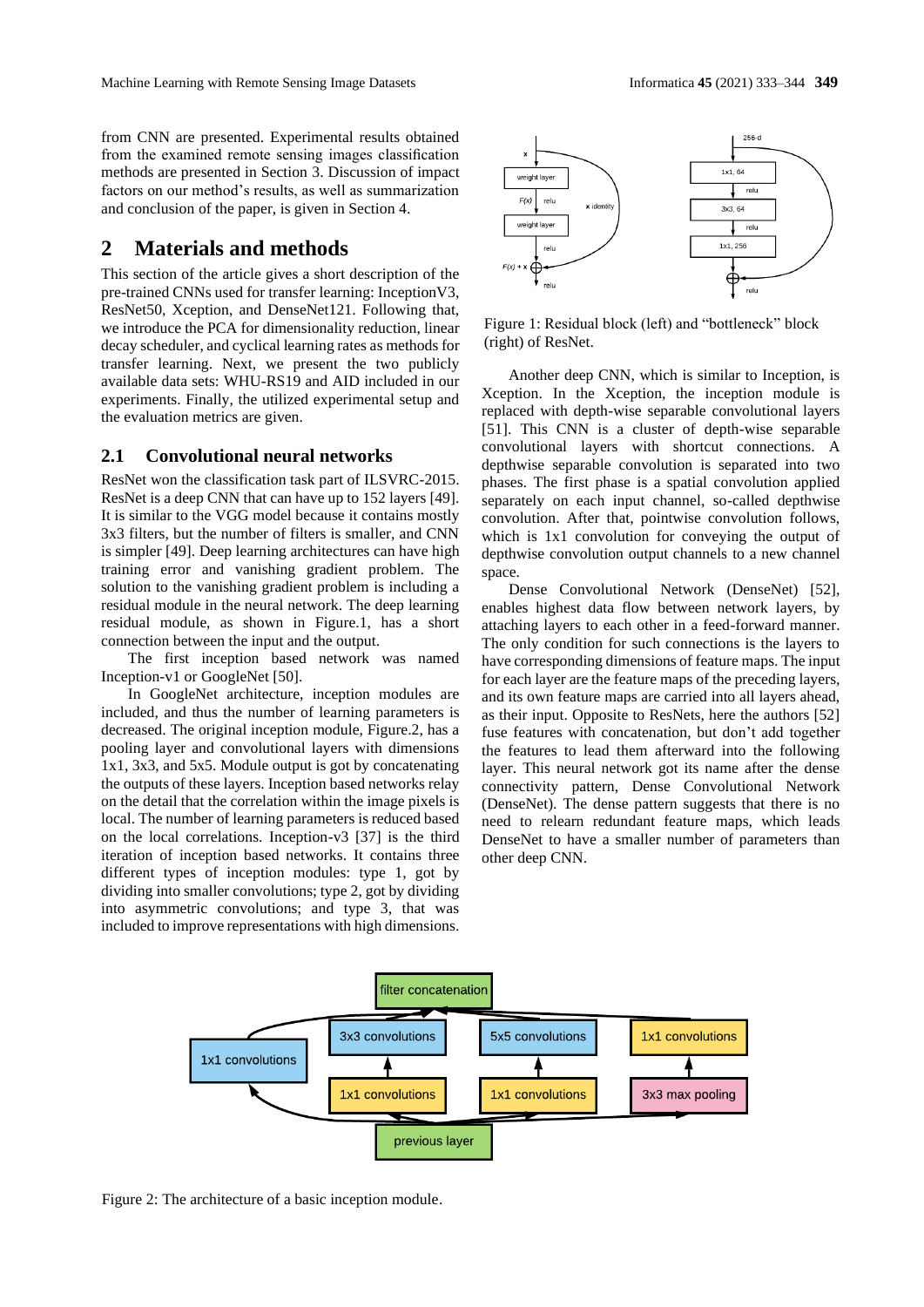#### **2.2 Principal Component Analysis**

In our experiments, we used Principal Component Analysis (PCA) as a dimensionality-reduction technique. It establishes a new group of the basis of view, and then project the data from the original representation to a representation with fewer dimensions. The new dimensions are orthogonal to each other, independent and ordered, depending on the variance of data they contain. The first principal component is the one with the highest variance. The new data matrix consists of n data points with k features for each of them:

 $[new data]_{k*n} = [top k eigenvectors]_{k*m} [original data]_{m*n}$  (1)

The covariance matrix is symmetric. The variance of every dimension is on the main diagonal, and the covariances of dimensions are placed elsewhere. PCA is a dimensionality reduction method that spreads out data to have high variance within a fewer number of dimensions.

#### **2.3 Adaptive learning rates**

The most crucial hyperparameters for CNN training are initial learning rate, number of training epochs, learning rate schedule, and regularization method (L2, dropout). The invariable learning rate for network training might be a reasonable choice in some instances, but more often, an adaptive learning rate is more beneficial. When training CNN, we are trying to find global, local minima, or only a part of the loss surface with adequate low loss. If we train the network with a constant but large learning rate, we can't reach the desired valley of loss terrain. But if we adapt (decrease) our learning rate, the neural network can descend into more optimal parts of the loss landscape.

In our proposed fine-tuning method, we use a linear decay schedule, which decays our learning rate to zero at the end of the network training. The learning rate  $\alpha$  in every training epoch is given with:

$$
\alpha = \alpha_I \ast (1 - \frac{E}{E_{max}})
$$
 (2)

where αI is the learning rate at the beginning of training, E is the number of the current epoch, and Emax is the overall number of epochs.

Cyclical Learning Rates (CLR) are another form of adaptive learning rates. In this case, there is no need to determine the optimal initial learning rate and schedule for the learning rate when we train CNN [36]. When the network is trained with learning rate schedules, the learning rate is being continuously reduced, but CLR allows the learning rate to oscillate among pre-defined limits. The network training with CLR convergences faster with fewer hyperparameter updates.

Authors in [36] define a few CLR policies: triangular shown in Figure 3, triangular2, and exponential range policy. The triangular policy, as can be seen in Figure 3, is a triangular pattern: the learning rate oscillates linearly between the fixed lower limit and the upper limit. Triangular2 policy looks similar to triangular policy, except that the upper limit of a learning rate is twice lower after every cycle. As a result of this, triangular2 policy training is more stable. The exponential range policy



Figure 3: Cyclical learning rate with a triangular policy model.



Figure 4: Some images of different classes from (i) WHU RS and (ii) AID data set.

encompasses exponential declination of a maximum learning rate.

#### **2.4 Remote sensing datasets**

We test our proposed transfer learning techniques on two common aerial scene data sets; the WHU RS data set [43] and the aerial image dataset (AID) [34].

The WHU-RS data set [43] is selected from Google Earth imagery, and the images are collected from all over the world. There are 19 image classes, with at least 50 images per class, entirely 1005 images. Image dimensions are 600x600 pixels. WHU-RS data set has been extensively used in experimental studies of remote sensing classification tasks. Image classes in the WHU-RS data set are airport, beach, bridge, commercial, desert, farmland, football field, forest, industrial, meadow, mountain, park, parking, pond, port, railway station, residential, river, and viaduct.

The aerial image dataset (AID) has approximately 10,000 remote sensing images assigned to 30 classes: airport, bare land, baseball field, beach, bridge, center, church, commercial, dense residential, desert, farmland, forest, industrial, meadow, medium residential, mountain, park, parking, playground, pond, port, railway station, resort, river, school, sparse residential, square, stadium, storage tanks, and viaduct. Image dimensions are 600×600 pixels with a pixel resolution of half a meter. Images are obtained from Google Earth imagery. They are picked from various world regions at different times of the year and climate conditions: mostly from China, Japan, Europe, and the United States.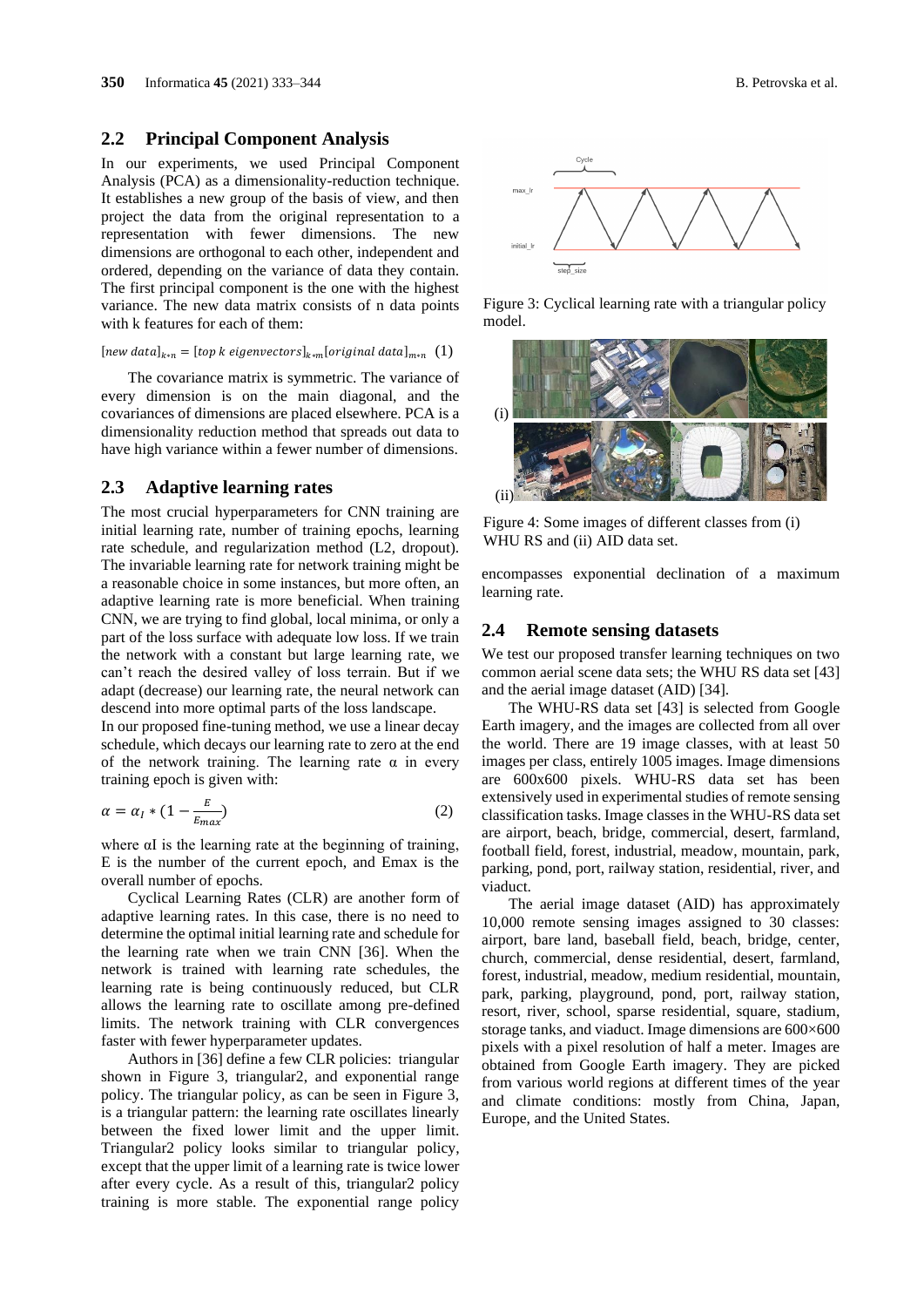### **2.5 Experimental setup and evaluation metrics**

The first proposed transfer learning method was based on feature extraction. We involved four different pre-trained CNNs and extracted features from three various layers of each of them. For ResNet50 the layers were: bn4f branch2c, the last convolutional layer, and average pooling layer; for InceptionV3: mixed\_8, mixed\_10 and average pooling layer; for Xception: block14\_sepconv1\_act, block14\_sepconv2\_act, and average pooling layer; and for DenseNet121 the layers were: conv4\_block24\_concat, the last convolutional layer, and average pooling layer. Before feature extraction, data set images were resized and pre-processed according to the demands of each pre-trained CNN. Data augmentation was applied to the images of the training set. Five patches of each training image were made with rotation, shifting, shearing, zooming, and flipping. The feature extraction was performed for the WHU-RS data set, for 60%/40% and 40%/60% training/test split ratio. The splits are random and without stratification. We included feature fusion to improve the classification performance of the proposed method. At first, image features were extracted from two various layers of two CNNs, so that one layer was the average pooling layer, and the other was some of the aforementioned convolutional layers. Then, we applied PCA transformation on convolutional layer features. Before the features are concatenated, we performed L2 normalization on PCA transformed convolutional layer features and the average pooling layer features. After the features fusion, a linear Support Vector Machine SVM classifier is trained with compound features.

The SVM is a classifier described by a separating hyperplane. SVM model has four hyperparameters: type of kernel, the influence of regularization, gamma, and margin. The kernel can be linear, exponential, polynomial, etc. We used a linear kernel in our experimental setup. The prediction of a classifier for linear kernel is given with

 $f(x) = B(0) + sum(a_i * (x, x_i))$  (3)

The output of the classifier is acquired with the dot product of the input (x) and each of the support vectors (xi). The model computes the inner products of each input vector (x) with all support vectors in training images. The learning algorithm determines coefficients B(0) and ai from the training data.

In our proposed feature extraction method, we tuned the regularization parameter. During SVM optimization, the regularization parameter regulates to what extent to take into consideration the misclassification of each training image.

Our proposed fine-tuning method for aerial scene classification, as a form of transfer learning, is carried out with adaptive learning rates, as well as label smoothing. Label smoothing is a regularization method that fights against overfitting and leads to a better generalization of the CNN model. It is expectable our model to overfit because we use pre-trained CNN with high dimensionality and fine-tune them with a data set that has only a couple of thousands of images. Label smoothing [37] magnifies

classification accuracy evaluating the cost function with "soft" labels from the data set (weighted sum of the labels with equal distribution) instead of "hard" labels. When we apply label smoothing with parameter  $\alpha$ , we reduce the cost function between the 'smoothed' labels  $y$  k $\triangle$ LS and the network outcome pk, smoothed labels are as follows:

$$
y_{k}^{\text{LS}} = y_{k} (1 - \alpha) + \alpha/K \tag{4}
$$

where the real labels are  $y_k$ , and K is the number of classes. Label smoothing was applied only to the training images. In-place data augmentation was used for training images as well. In the simulation scenario, we included four pretrained CNN: ResNet50, InceptionV3, Xception, and DenseNet121, and images of the target data set were resized according to the requirements of each CNN. The fine-tuning method was applied to the AID data set, and the experiments were performed with 50%/50% and 20%/80% train/test data split ratios. To prepare pretrained CNN for fine-tuning, we removed from each network the layers after the average pooling layer. On top of this, a new CNN head was constructed by adding a fully connected layer, dropout layer, and softmax classifier.

We started fine-tuning with warming-up the new CNN head. We warmed new network layers with an RMSprop optimizer and a constant learning rate. The finetuning continued with Stochastic Gradient Descent (SGD), and training was performed on all network layers. Different simulations scenarios were carried out with a linear decay schedule and cyclical learning rates with triangular policy. When it comes to the linear decay learning rate, the initial learning rate was selected relatively small, 1-2 orders of magnitudes lower than the initial learning rate of the originally trained CNN. Cyclical learning rates oscillated between the maximum and minimum bound with the optimal learning rate somewhere in between. The step size is equal to 4 or 8 times the number of training iterations in the epoch, and the number of epochs is chosen to contain integer of cycles.

In our paper, we use the following evaluation metrics: Overall Accuracy OA (classification accuracy) and confusion matrix. OA is the ratio between the number of correctly classified test images and the total number of test images. It is always lower than 1 (lower than 100%). The confusion matrix is a table that represents the partial accuracy of each image class. This graphical display shows the errors of every single different class and confusion between the classes. Here the columns appear for the predicted classes, and the rows appear for the real classes. Better classification accuracy leads to higher values of the main diagonal of the confusion matrix and lower values for other entries. To check the reliability of the results, all cases are repeated ten times (five times for fine-tuning method). After that, the mean value and the standard deviation (SD) for each experiment are calculated.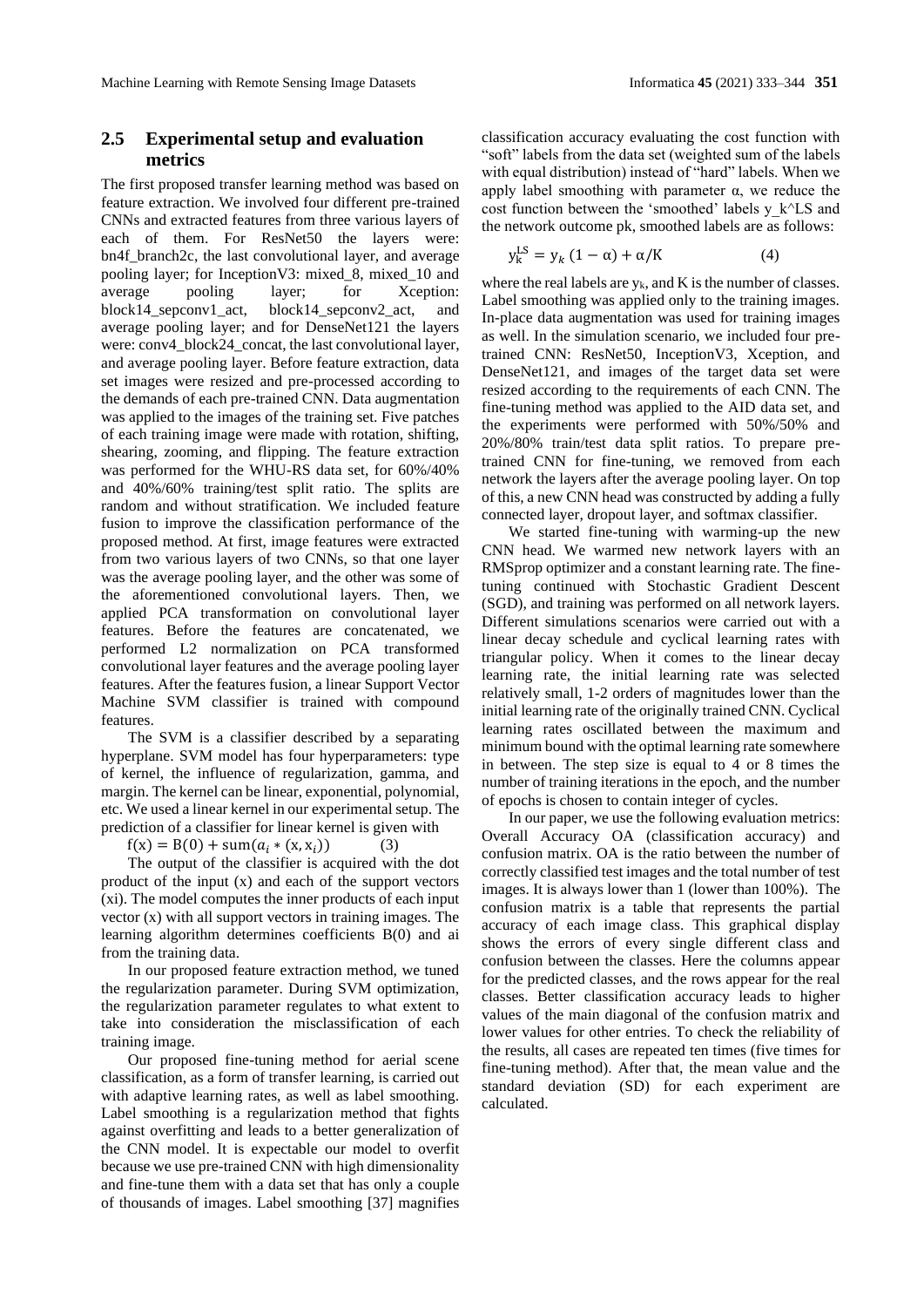# **3 Results**

### **3.1 Classification of WHU-RS dataset**

The feature extraction transfer learning method was evaluated on the WHU-RS data set. Accuracy of SVM classification of compound features from the average pooling layer and PCA transformed convolutional layer features is shown in Table 1.

Table 2 presents a comparative analysis of the proposed feature extraction method to competitive classification methods. It can be concluded that feature fusion with PCA transformation is a technique that achieves state-of-the-art classification accuracies. Under a training ratio of 40% of the WHU-RS data set, this method outperforms all the other classification methods.

Figure 5 and Figure 6 show the confusion matrices without normalization obtained from the classification of WHU-RS data set under 60% training data with

InceptionV3 mixed\_8 (PCA) and ResNet50 average pooling, and under 40% training data with DenseNet121 conv5\_block16\_concat (PCA) and ResNet50 average pooling.

### **3.2 Classification of AID dataset**

The experimental results of the fine-tuning method for classification of the AID dataset are displayed in Table 3. As can be seen from Table 3, the linear decay scheduler gives better classification results for a 50%/50% train/test split ratio for ResNet50 and InceptionV3. Cyclical learning rate works better for Xception and DenseNet121. For 20%/80% train/test split ratio linear decay scheduler is a better option for ResNet50, Xception and DenseNet121, and cyclical learning rates for InceptionV3.

Table 4 is a comparative display of our fine-tuning method with other state-of-the-art techniques. Our method achieved the best classification results on the AID dataset

| Method                                                              | 60% training<br>ratio | 40% training<br>ratio |
|---------------------------------------------------------------------|-----------------------|-----------------------|
| ResNet 50 last conv layer (PCA) and<br>Inception V3 average pool    | 98.26                 | 95.02                 |
| ResNet 50 last conv layer (PCA) and<br>X ception average pool       | 97.62                 | 96.52                 |
| Inception V3 mixed_10 (PCA) and<br>ResNet50 average pool            | 96.27                 | 95.85                 |
| Inception V3 mixed_8 (PCA) and<br>ResNet50 average pool             | 98.01                 | 98.67                 |
| Inception V3 mixed_10 (PCA) and<br>Xception average pool            | 96.77                 | 96.02                 |
| Inception $V3$ mixed $8$ (PCA) and<br>Xception average pool         | 98.01                 | 96.35                 |
| DenseNet121 conv5_block16_concat<br>(PCA) and ResNet50 average pool | 98.76                 | 98.34                 |
| DenseNet121 conv4 block24 concat<br>(PCA) and ResNet50 average pool | 96.77                 | 96.52                 |

Table 1: Classification accuracy of feature extraction method with WHU-RS data set.

|                                                                | $60\%$ of WHU-   | $40\%$ of WHU-   |
|----------------------------------------------------------------|------------------|------------------|
| Method                                                         | RS data set as a | RS data set as   |
|                                                                | training set     | a training set   |
| Bag of SIFT [20]                                               | $85.52 \pm 1.23$ |                  |
| Multi Scale Completed LBP + BoVW<br>[44]                       | $89.29 \pm 1.30$ |                  |
| GoogLeNet [34]                                                 | $94.71 \pm 1.33$ | $93.12 \pm 0.82$ |
| VGG-VD-16 [34]                                                 | $96.05 \pm 0.91$ | $95.44 \pm 0.60$ |
| CaffeNet [34]                                                  | $96.24 \pm 0.56$ | $95.11 \pm 1.20$ |
| salM <sup>3</sup> LBP-CLM [45]                                 | $96.38 \pm 0.82$ | $95.35 \pm 0.76$ |
| TEX-Network-LF [46]                                            | $96.62 \pm 0.49$ | $95.89 \pm 0.37$ |
| Inception V3 mixed_8 (PCA) and<br>ResNet50 average pool (Ours) | $98.13 \pm 0.51$ |                  |
| DCA by concatenation [47]                                      | $98.70 \pm 0.22$ | $97.61 \pm 0.36$ |
| Addition with saliency detection [48]                          | $98.92 \pm 0.52$ | $98.23 \pm 0.56$ |
| DenseNet121 conv5 block16 concat                               |                  |                  |
| (PCA) and ResNet50 average pool                                |                  | $98.26 \pm 0.40$ |
| (Ours)                                                         |                  |                  |

Table 2: Classification accuracy (%) and standard deviation of the state-of-the-art methods with WHU-RS data set.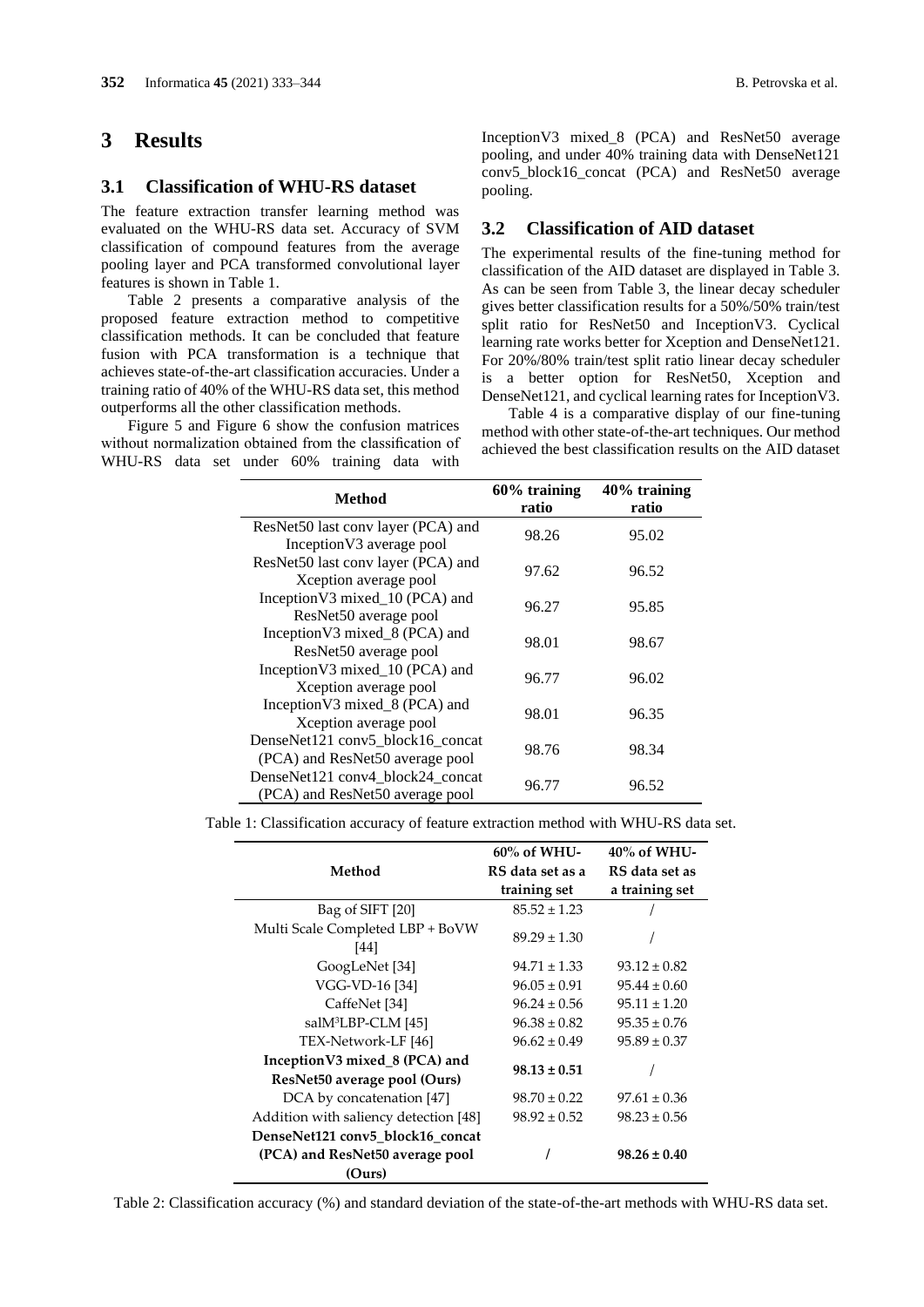

Figure 5: Confusion matrix of the feature extraction method under 60% training data of WHU-RS data set.



Figure 6: Confusion matrix of the feature extraction method under 40% training data of WHU-RS data set.

for InceptionV3, under 50% training data with a linear decay scheduler, and under 20% training data with cyclical learning rates. As can be concluded from Table 4, some methods outperformed the proposed fine-tuning technique, like EfficientNet-B3-aux [38]. Authors in [38] used the fine-tuning of the EfficientNet-B3 network with auxiliary classifier. The explanation for better classification results might be that the network mentioned above has achieved better top-1 classification accuracy on ImageNet data set than CNNs we utilized in our experimental setup.

Figure 7 displays the confusion matrix of the AID dataset classification for the proposed fine-tuning method with a 20%/80% train/test split ratio for ResNet50, cyclical learning rates, and softmax classifier. The main diagonal shows the number of properly predicted test images; the other elements give misclassified test images.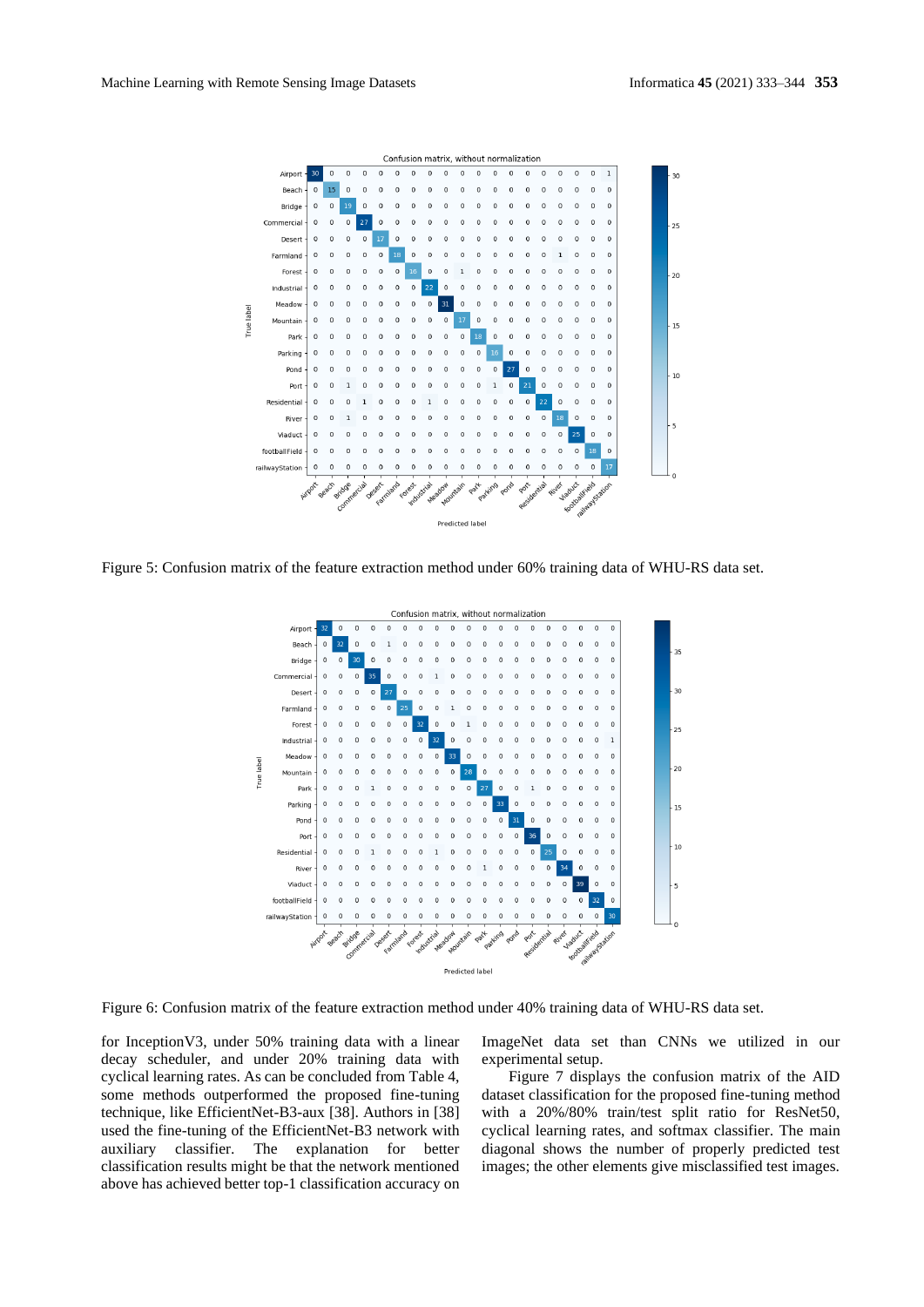| <b>Method</b>          | 50% training ratio | 20% training ratio |
|------------------------|--------------------|--------------------|
| ResNet <sub>50</sub>   |                    |                    |
| Linear decay scheduler | $95.62 \pm 0.15$   | $93.06 \pm 0.16$   |
| Cyclical learning rate | $95.52 \pm 0.28$   | $92.91 \pm 0.35$   |
| Inception V3           |                    |                    |
| Linear decay scheduler | $96.41 \pm 0.23$   | $93.7 \pm 0.33$    |
| Cyclical learning rate | $95.95 \pm 0.2$    | $93.79 \pm 0.24$   |
| <b>Xception</b>        |                    |                    |
| Linear decay scheduler | $96.14 \pm 0.12$   | $93.67 \pm 0.18$   |
| Cyclical learning rate | $96.15 \pm 0.17$   | $93.44 \pm 0.10$   |
| DenseNet121            |                    |                    |
| Linear decay scheduler | $96.03 \pm 0.16$   | $93.74 \pm 0.24$   |
| Cyclical learning rate | $96.21 \pm 0.19$   | $93.54 \pm 0.15$   |

Table 3: Overall accuracy (%) and standard deviation of the fine-tuning method with the AID data set.

| <b>Method</b>                                            | 50% training ratio | 20% training ratio |
|----------------------------------------------------------|--------------------|--------------------|
| CaffeNet [34]                                            | $89.53 \pm 0.31$   | $86.86 \pm 0.46$   |
| $MCNNs$ [55]                                             | $91.80 \pm 0.22$   |                    |
| Fusion by concatenation [39]                             | $91.87 \pm 0.36$   |                    |
| $TEX-Net-LF[46]$                                         | $92.96 \pm 0.18$   | $90.87 \pm 0.11$   |
| VGG-16 (fine-tuning) [40]                                | $93.60 + 0.64$     | $89.49 + 0.34$     |
| Multilevel fusion [56]                                   | $95.36 \pm 0.22$   |                    |
| GBNet +global Feature [40]                               | $95.48 \pm 0.25$   | $92.20 \pm 0.23$   |
| Inception V3-CapsNet [41]                                | $96.32 \pm 0.12$   | $93.79 \pm 0.13$   |
| Inception V3<br>linear<br>with<br>decay scheduler (ours) | $96.41 + 0.23$     | $93.7 \pm 0.33$    |
| Inception V3 with cyclical<br>learning rate (ours)       | $95.95 \pm 0.2$    | $93.79 \pm 0.24$   |
| EfficientNet-B3-aux [38]                                 | $96.56 \pm 0.14$   | $94.19 \pm 0.15$   |
| $GCFs + LOFs [42]$                                       | $96.85 \pm 0.23$   | $92.48 \pm 0.38$   |

Table 4: Overall accuracy (%) and standard deviation of the fine-tuning method compared to state-of-the-art methods for the AID data set.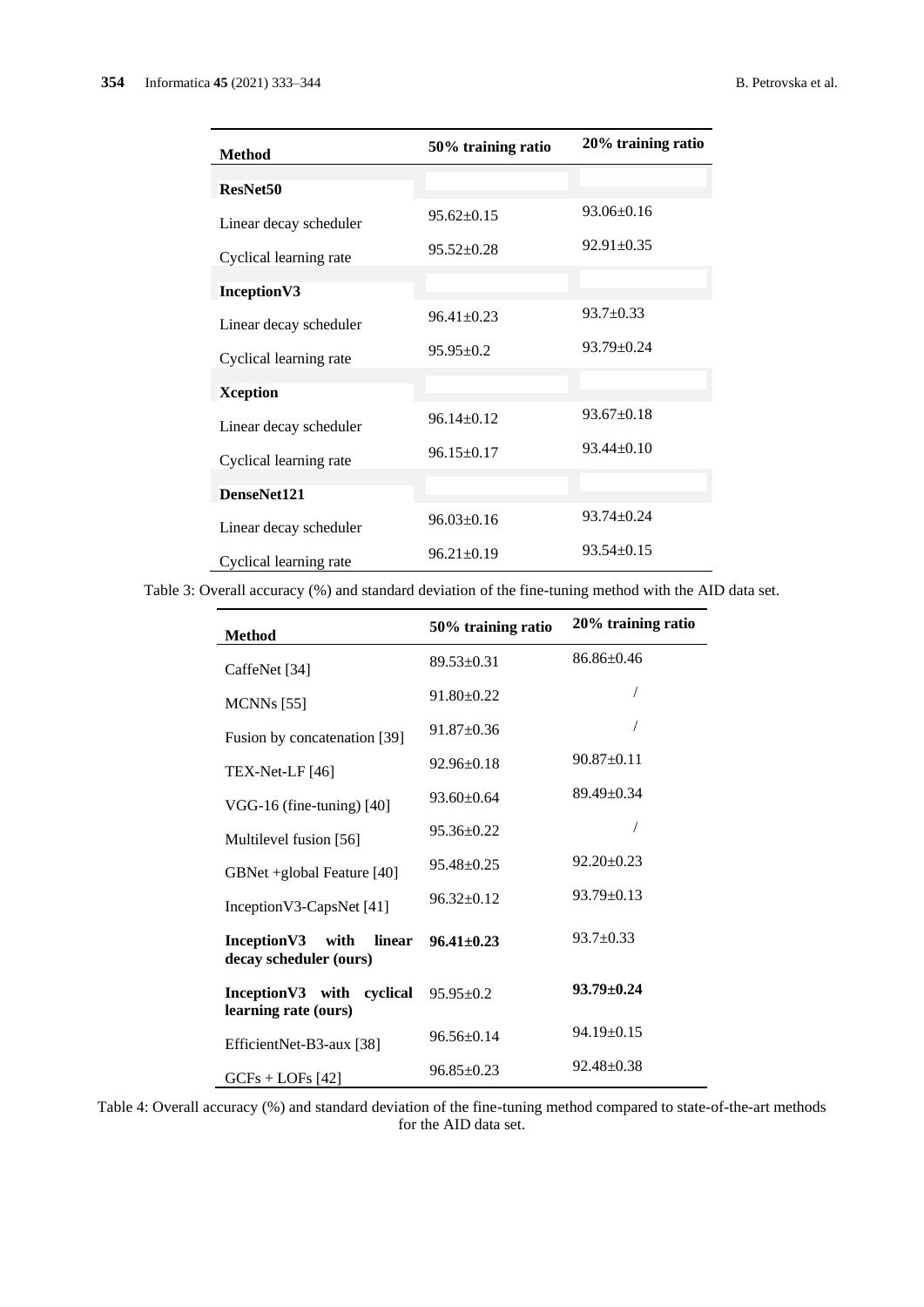

Figure 7: Confusion matrix of the fine-tuning technique under 20% training data of AID dataset for ResNet50, cyclical learning rates, and softmax classifier.



Figure 8: Training plot of the fine-tuning technique under 50% training data of AID data set for InceptionV3, cyclical learning rate, and softmax classifier.

with a 50%/50% train/test split ratio of AID data set with cyclical learning rates and softmax classifier. The plot shows the fine-tuning when all layers are "trainable" with an SGD optimizer. The plot has a characteristic shape for training with cyclical learning rates; the form of training and validation loss lines is "wavy." Because we fine-tuned the network with smoothed train labels, the training loss is higher than validation loss.

### **4 Discussion and conclusion**

From the completed simulations and obtain results, the following valuable concepts can be summed up:

When it comes to feature extraction method, Inception V3, and DenseNet121 are the pre-trained CNN that give the highest classification accuracies. As it is presented in Table 1, the best experimental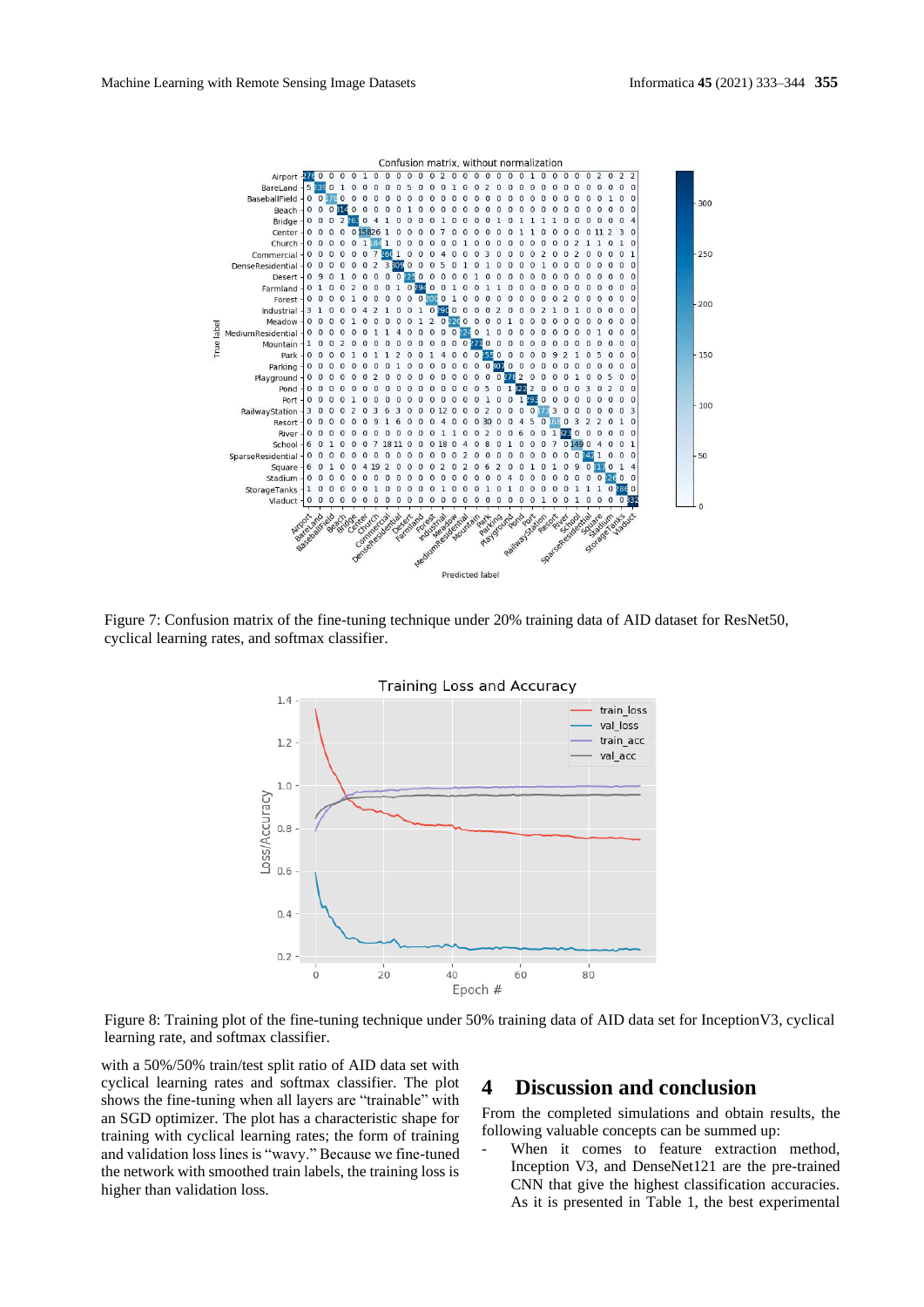results on the WHU-RS dataset are obtained when features from these networks' layers are fused. From Table 3 it is evident that InceptionV3 outperforms other pre-trained CNNs in transfer learning through fine-tuning for the AID data set;

- The most suitable layer for feature extraction is mixed\_8 from Inception V3. It gives good classification results with ResNet50, as well as DenseNet121 average pooling layer. ResNet50 average pooling layer also gives significant classification results when it is combined with DenseNet121 convolutional layers, the last or the intermediate ones;
- For the fine-tuning method, under 50% training data ratio linear learning rate decay scheduler gives better classification results for ResNet50 and Inception V3 pre-trained networks, and cyclical learning rates are a better choice for Xception and DenseNet121. Under 20% training data ratio, learning rate decay scheduler works better for Xception and DenseNet121, and cyclical learning rates are a better choice for ResNet50 and Inception V3;
- Our proposed transfer learning methods give classification accuracies comparable to state-of-theart techniques. The feature fusion method with PCA transformation gives the classification accuracy of  $98.26 \pm 0.40$  under a 40% training ratio of the WHU-RS dataset, which outperforms other methods in the literature. For the fine-tuning method applied to the AID dataset, some methods obtain better experimental results compared to ours, like EfficientNet-B3-aux [38], and the reason for better classification accuracy might be the type of pretrained CNN utilized in the scenario.

In our paper, we proposed two distinct transfer learning techniques for remote sensing image classification. The feature extraction method utilizes the concatenation of extracted features from different CNNs' layers with prior PCA transformation. The fine-tuning method includes adaptive learning rates and label smoothing. With both transfer learning methods, we have achieved significant classification results on the two datasets. The proposed feature extraction technique can be further explored with feature extraction from lower layers of pre-trained CNN, as well as with stratification of train/test data split. For future development of the fine-tuning method, we suggest including different types of pre-trained CNNs apart from the ones used in this article, like EfficientNets, and involving of learning rate finder [36] to discover optimal values for initial learning rate or limits for cyclical learning rates.

# **References**

[1] A. Qayyum, A. S. Malik, N. M. Saad, M. Iqbal, M. F. Abdullah, and W. Rasheed, Scene classification for aerial images based on CNN using sparse coding technique. International Journal of Remote Sensing, vol.38, pp.2662–2685, 2017.

- [2] J. Gan, Q. Li, Z. Zhang, and J. Wang, Two-level feature representation for aerial scene classification. IEEE Geoscience and Remote Sensing Letters, vol.13, no.11, pp.1626–1630, 2016.
- [3] W. Yang, X. Yin, and G. S. Xia, Learning high-level features for satellite image classification with limited labeled samples. IEEE Transactions on Geoscience and Remote Sensing, vol. 53, no. 8, pp.4472–4482, 2015.
- [4] F. Huang and L. Yan, Hull vector-based incremental learning of hyperspectral remote sensing images. Journal of Applied Remote Sensing, vol.9, no.1, Article ID096022, 2015.
- [5] D. G. Lowe, Distinctive image features from scaleinvariant keypoints. International Journal of Computer Vision, vol. 60, no. 2, pp. 91–110, 2004
- [6] M. J. Swain and D. H. Ballard, Color indexing. International journal of computer vision, vol. 7, no. 1, pp. 11–32, 1991
- [7] V. Risojevic, and Z. Babic, Aerial image classification using structural texture similarity. IEEE International Symposium on Signal Processing and Information Technology (ISSPIT). IEEE, 2011, pp. 190–195
- [8] J. A. dos Santos, O. A. B. Penatti, and R. da Silva Torres, Evaluating the potential of texture and color descriptors for remote sensing image retrieval and classification. in VISAPP (2), 2010, pp. 203–208
- [9] B. Luo, S. Jiang, and L. Zhang, Indexing of remote sensing images with different resolutions by multiple features. IEEE Journal of Selected Topics in Applied Earth Observations and Remote Sensing, vol. 6, no. 4, pp. 1899–1912, 2013.
- [10] V. Risojevic, and Z. Babic, Orientation difference descriptor for aerial image classification. International Conference on Systems, Signals, and Image Processing (IWSSIP). IEEE, 2012, pp. 150– 153
- [11]V. Risojevic, and Z. Babic, Fusion of global and local descriptors for remote sensing image classification. IEEE Geoscience and Remote Sensing Letters, vol. 10, no. 4, pp. 836–840, 2013
- [12] C. Chen, B. Zhang, H. Su, W. Li, and L. Wang, Landuse scene classification using multi-scale completed local binary patterns. Signal, Image, and Video Processing, pp. 1–8, 2015
- [13]Y. Yang and S. Newsam, Bag-of-visual-words and spatial extensions for land-use classification. Proceedings of the 18th SIGSPATIAL International Conference on Advances in Geographic Information Systems. ACM, 2010, pp. 270–279
- [14]L. Chen, W. Yang, K. Xu, and T. Xu, Evaluation of local features for scene classification using vhr satellite images. Joint Urban Remote Sensing Event (JURSE). IEEE, 2011, pp. 385–388.
- [15]G. Sheng, W. Yang, T. Xu, and H. Sun, Highresolution satellite scene classification using a sparse coding based multiple feature combination. International journal of remote sensing, vol. 33, no. 8, pp. 2395–2412, 2012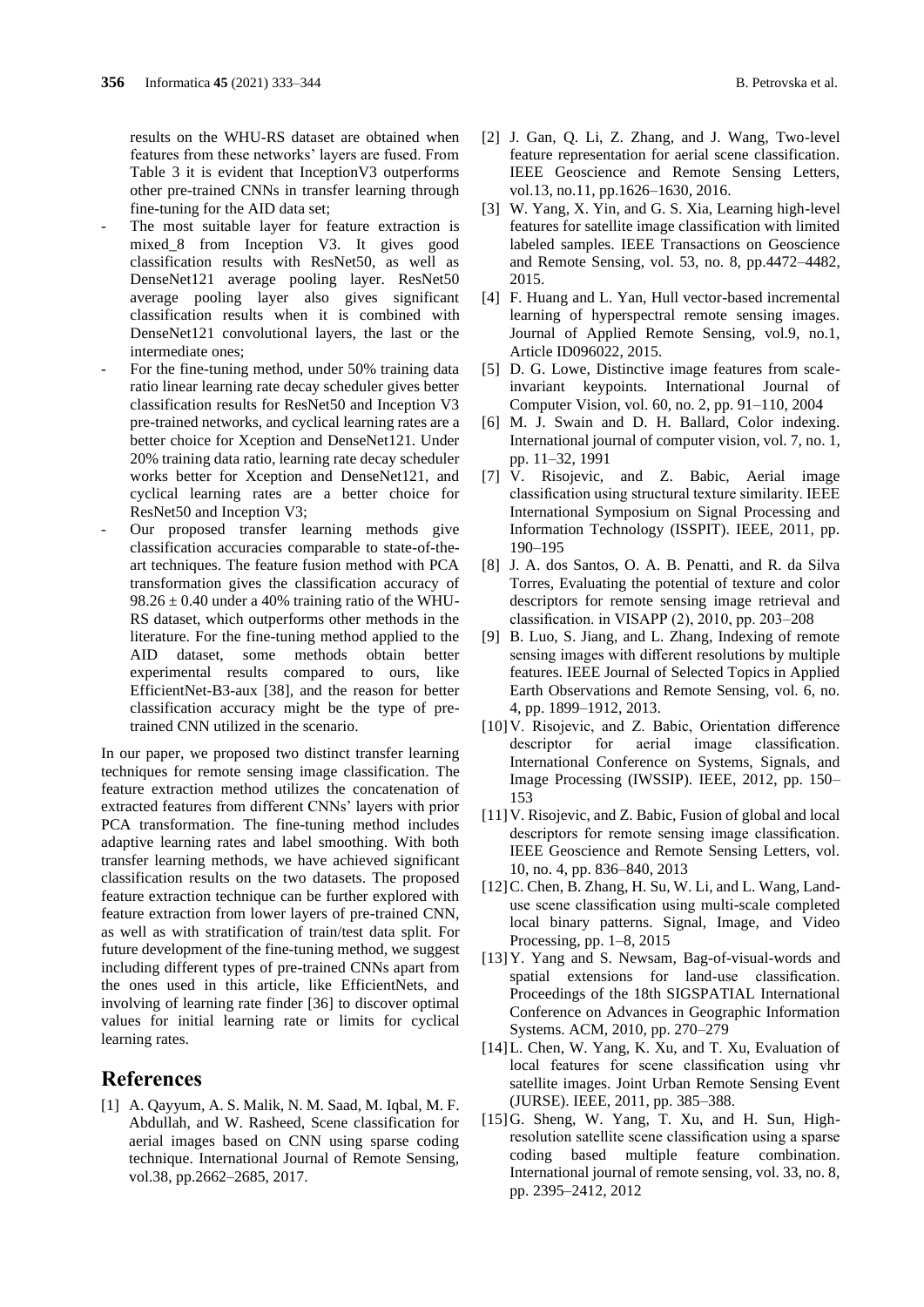- [16]F. Perronnin, J. Sanchez, and T. Mensink, Improving the fisher kernel for large-scale image classification. Proc. European Conference on Computer Vision,
- 2010, pp. 143–156. [17]R. Negrel, D. Picard, and P.-H. Gosselin, Evaluation
- of second-order visual features for land-use classification. International Workshop on Content-Based Multimedia Indexing (CBMI). IEEE, 2014, pp.  $1 - 5$ .
- [18]Y. Yang and S. Newsam, Spatial pyramid cooccurrence for image classification. IEEE International Conference on Computer Vision (ICCV). IEEE, 2011, pp. 1465–1472
- [19] S. Lazebnik, C. Schmid, and J. Ponce, Beyond bags of features: Spatial pyramid matching for recognizing natural scene categories. Proc. IEEE Conference on Computer Vision and Pattern Recognition, vol. 2, 2006, pp. 2169–2178
- [20] S. Chen and Y. Tian, Pyramid of spatial relations for scene-level land use classification. IEEE Transactions on Geoscience and Remote Sensing, vol. 53, no. 4, pp. 1947–1957, 2015
- [21]O. Russakovsky, J. Deng, H. Su, J. Krause, S. Satheesh, S. Ma, Z. Huang, A. Karpathy, A. Khosla, M. Bernstein, A. C. Berg, and L. Fei-Fei, ImageNet Large Scale Visual Recognition Challenge. International Journal of Computer Vision, pp. 1–42, April 2015.
- [22]O. A. B. Penatti, K. Nogueira, and J. A. DosSantos, Do deep features generalize from everyday objects to remote sensing and aerial scenes domains? Proceedings of the IEEE Conference on Computer Vision and Pattern Recognition Workshops (CVPRW'15), pp.44–51, IEEE, Boston, Mass, USA, June 2015
- [23] F. P. S. Luus, B. P. Salmon, F. VanDenBergh, and B. T. J. Maharaj, Multi-view deep learning for land-use classification. IEEE Geoscience and Remote Sensing Letters, vol.12, no.12, pp.2448– 2452, 2015.
- [24]F. Hu, G.-S. Xia, J. Hu, and L. Zhang, Transferring deep convolutional neural networks for the scene classification of high-resolution remote sensing imagery. Remote Sensing, vol. 7, no. 11, pp. 14680– 14707, 2015.
- [25]J. Sivic and A. Zisserman, Video google: A text retrieval approach to object matching in videos, in Proc. IEEE International Conference on Computer Vision, 2003, pp. 1470–1477.
- [26]H. J´egou, F. Perronnin, M. Douze, J. Sanchez, P. Perez, and C. Schmid, Aggregating local image descriptors into compact codes. IEEE Transactions on Pattern Analysis and Machine Intelligence, vol. 34, no. 9, pp. 1704–1716, 2012
- [27]Nogueira, K.; Penatti, O.A.B.; dos Santos, J.A., Towards better exploiting convolutional neural networks for remote sensing scene classification. Pattern Recognit. 2017, 61, 539–556
- [28]R. Girshick, J. Donahue, T. Darrell, and J. Malik, Rich feature hierarchies for accurate object detection and semantic segmentation. Computer Vision and Pattern Recognition, IEEE, 2014, pp. 580–587
- [29]A. Krizhevsky, I. Sutskever, and G. E. Hinton, Imagenet classification with deep convolutional neural networks. Neural Information Processing Systems, 2012, pp. 1106–1114
- [30]J. Yue, W. Zhao, S. Mao, and H. Liu, Spectral–spatial classification of hyperspectral images using deep convolutional neural networks. Remote Sensing Letters 6 (6) (2015) 468–477.
- [31] M. Xie, N. Jean, M. Burke, D. Lobell, and S. Ermon, Transfer learning from deep features for remote sensing and poverty mapping. arXiv preprint arXiv:1510.00098
- [32]M. Castelluccio, G. Poggi, C. Sansone, and L. Verdoliva, Land use classification in remote sensing images by convolutional neural networks. arXiv preprint arXiv:1508.00092, 2015
- [33]G.-S. Xia, W. Yang, J. Delon, Y. Gousseau, H. Sun, and H. Mantre, Structural high-resolution satellite image indexing, in ISPRS TC VII Symposium-100 Years ISPRS, vol. 38, 2010, pp. 298–303
- [34]G.S. Xia, J. Hu, F. Hu, B. Shi, AID: A Benchmark Data Set for Performance Evaluation of Aerial Scene Classification, IEEE Transactions on Geoscience and Remote Sensing, vol.55, 2017, pp. 3965-3981
- [35]G. Cheng, J. Han, X. Lu, Remote Sensing Image Classification: Benchmark and State of the Art, Proceedings of the IEEE, vol.105, 2017, pp. 1865- 1883
- [36]L. Smith, Cyclical learning rates for Training Neural Networks. arXiv:1506.01186v6, 2017
- [37] C. Szegedy, V. Vanhouck, S. Ioffe, J. Shlens, and Z. Wojna, Rethinking the Inception Architecture for Computer Vision. arXiv:1512.00567v3, 2015
- [38]Y. Bazi, M.M. Al Rahhal, H. Alhichri, and N. Alajlan, Simple Yet Effective Fine-Tuning of Deep CNNs Using an Auxiliary Classification Loss for Remote Sensing Scene Classification. Remote Sens. 2019, 11(24), 2908; https: //doi.org/10.3390/rs11242908
- [39]G. Wang, B. Fan, S. Xiang, and C. Pan, Aggregating Rich Hierarchical Features for Scene Classification in Remote Sensing Imagery. IEEE J. Sel. Top. Appl. Earth Obs. Remote Sens. 2017, 10, 4104–4115.
- [40]H. Sun, S. Li, X. Zheng, and X. Lu, Remote Sensing Scene Classification by Gated Bidirectional Network. IEEE Trans. Geosci. Remote Sens. 2019, 1–15.
- [41]W. Zhang, P. Tang, and L. Zhao, Remote Sensing Image Scene Classification Using CNN-CapsNet. Remote Sens. 2019, 11, 494.
- [42]D. Zeng, S. Chen, B. Chen, and S. Li, Improving remote sensing scene classification by integrating global-context and local-object features. Remote Sens. 2018, 10, 734
- [43]G.-S. Xia, W. Yang, J. Delon, Y. Gousseau, H. Sun, and H. Mantre, Structural high-resolution satellite image indexing, in ISPRS TC VII Symposium-100 Years ISPRS, vol. 38, 2010, pp. 298–303
- [44] L. Huang, C. Chen, W. Li, and O. Du, Remote sensing image scene classification using multi-scale completed local binary patterns and fisher vectors, Remote Sensing, vol.8, no.6, article no.483, 2016